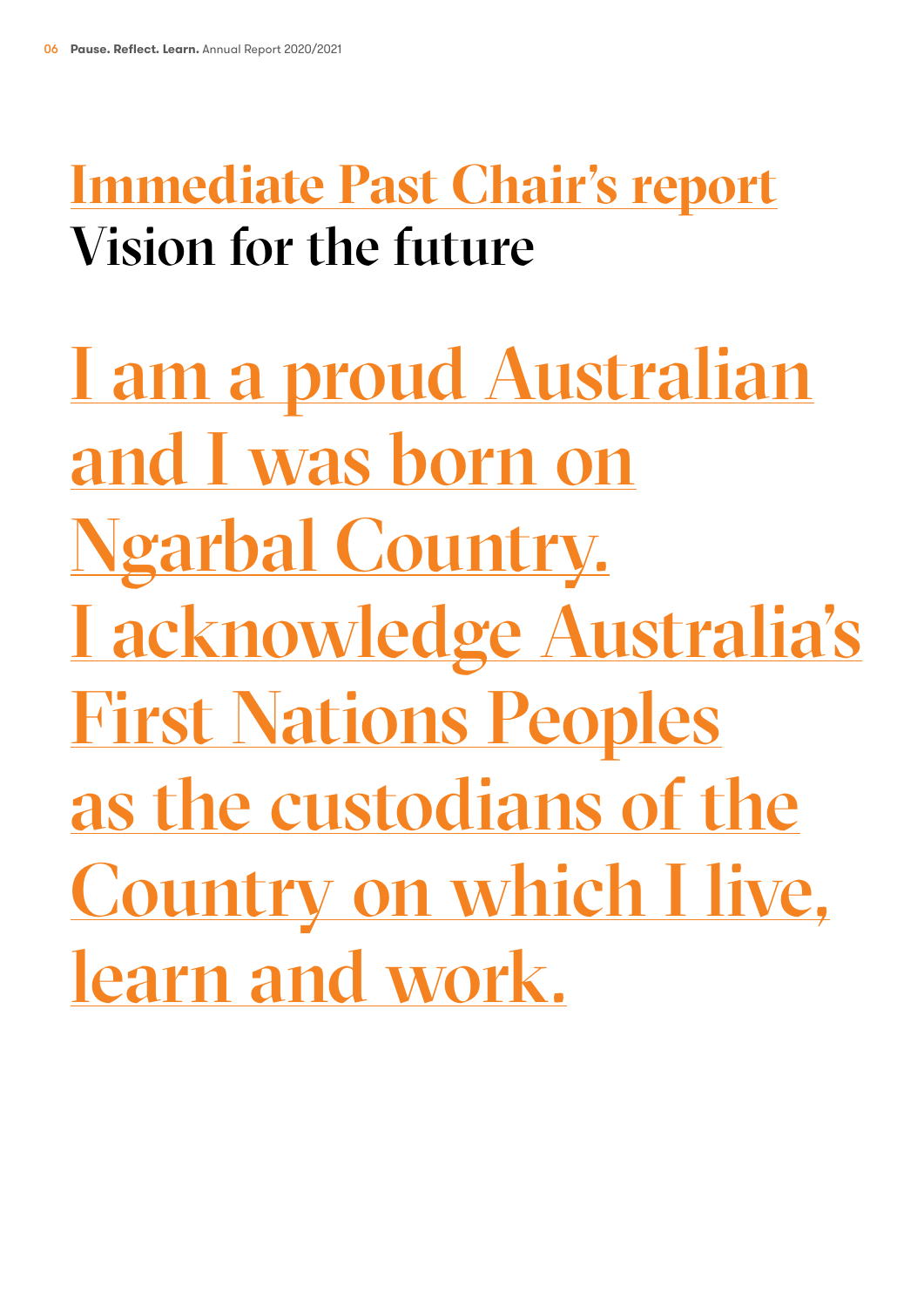

I recognise their continuing connection to the lands throughout Australia, culture and communities. I pay my respects to all Aboriginal and Torres Strait Islander people, and to Elders past, present and emerging.

I acknowledge the shared history between the First Nations Peoples of Australia and other Australians as well as the need to heal past and ongoing injustices. I long for an Australia that embraces unity and a shared vision of the future.

This is the 20th time that I have sat down to write – and more to the point – think about the year that has just passed. And it is the first time that I have acknowledged the traditional custodians of the land that I love… the land that the First Nations Peoples call Country. I have been a slow learner.

About 18 months ago we – the Bennelong Foundation and the other corporate members of the Bangarra and Bennelong groups embarked on a journey of learning and understanding and respecting the resilience and sustainability of Indigenous culture. And it has been a wonderful experience … filled with Indigenous people of great charm and wisdom and longing – longing for reconciliation and their rightful place as the first Australians.

I have enjoyed every moment of it and I urge you all to pause, reflect and learn how our lives can be enriched by respecting the past and walking together in the future.

When I did a personal "stop, listen and learn" a loud chorus of voices said that the future of the Bennelong Foundation lay in the highly capable and talented hands of younger directors and trustees and advisers and management – and it gives me great pleasure to hand the chair to my wife, Carena, and to stop, listen and learn from the restructured Board.

The Bennelong Foundation has grown over its 20-year history from an idea to a great organisation that will go on serving Australia and Australians for a long time to come. Thank you to all those who have made it possible and thank you for allowing me to be a part of it.

Jeff Chapman AM Immediate Past Chair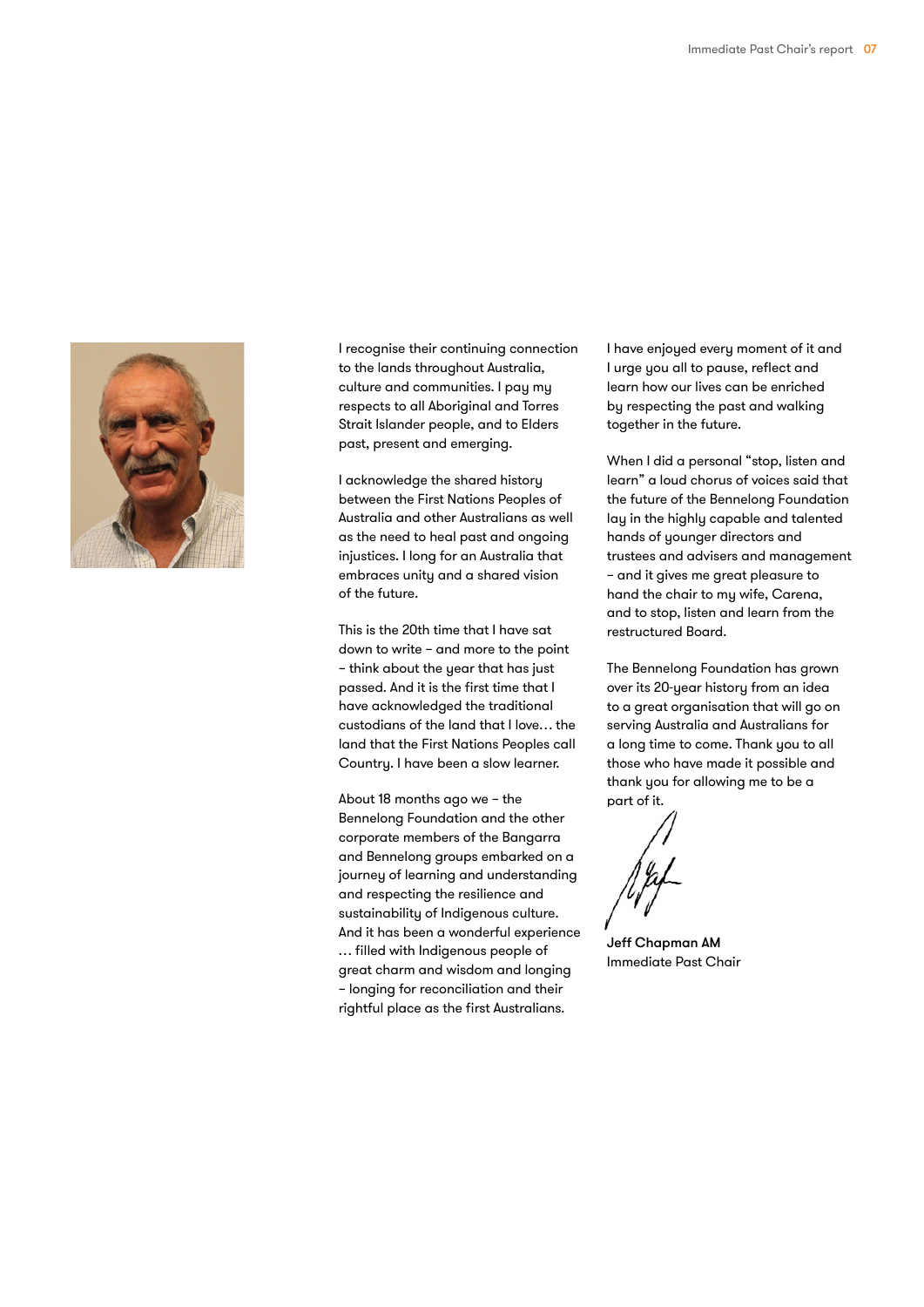## **Chair's report** A time for change

The past year has been a great challenge but also a great opportunity. We have been forced to pause, listen and learn.